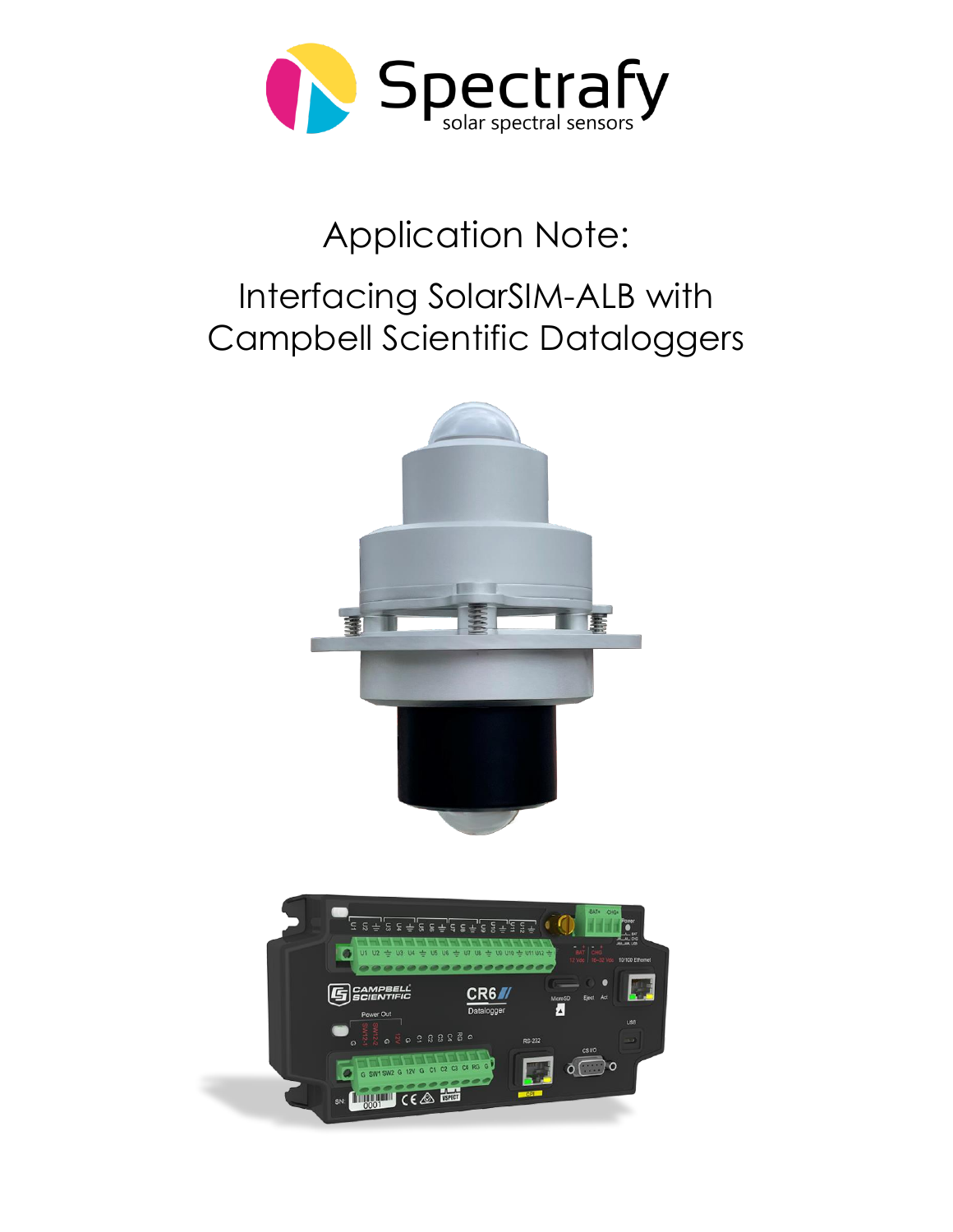

## 1. Introduction

This application note describes how to interface the SolarSIM-ALB with a Campbell Scientific CR6 series datalogger.

The provided instructions and programs can be easily adapted to other Campbell Scientific dataloggers.

## 2. Wiring to a datalogger

The SolarSIM-ALB uses the RS-485 communication protocol in half-duplex mode. The CR6 series datalogger, as shown in Figure 1, has two half-duplex RS-485 ports. Either one can be used to acquire data from the SolarSIM-ALB.



Figure 1. Interfacing with a Campbell Scientific's CR6 series datalogger

The wire colour guide for the SolarSIM-ALB is as follows:

| -ALB Wire Colour | Label                      | <b>CR6 Connection</b> | <b>Function</b>         |
|------------------|----------------------------|-----------------------|-------------------------|
| <b>Blue</b>      | $\mathsf{V}_{\mathsf{in}}$ | 12V                   | Input voltage (+12 VDC) |
| White            | GND                        |                       | Common ground           |
| <b>Black</b>     |                            |                       | Negative RS-485 input   |
| <b>Brown</b>     | B+                         |                       | Positive RS-485 input   |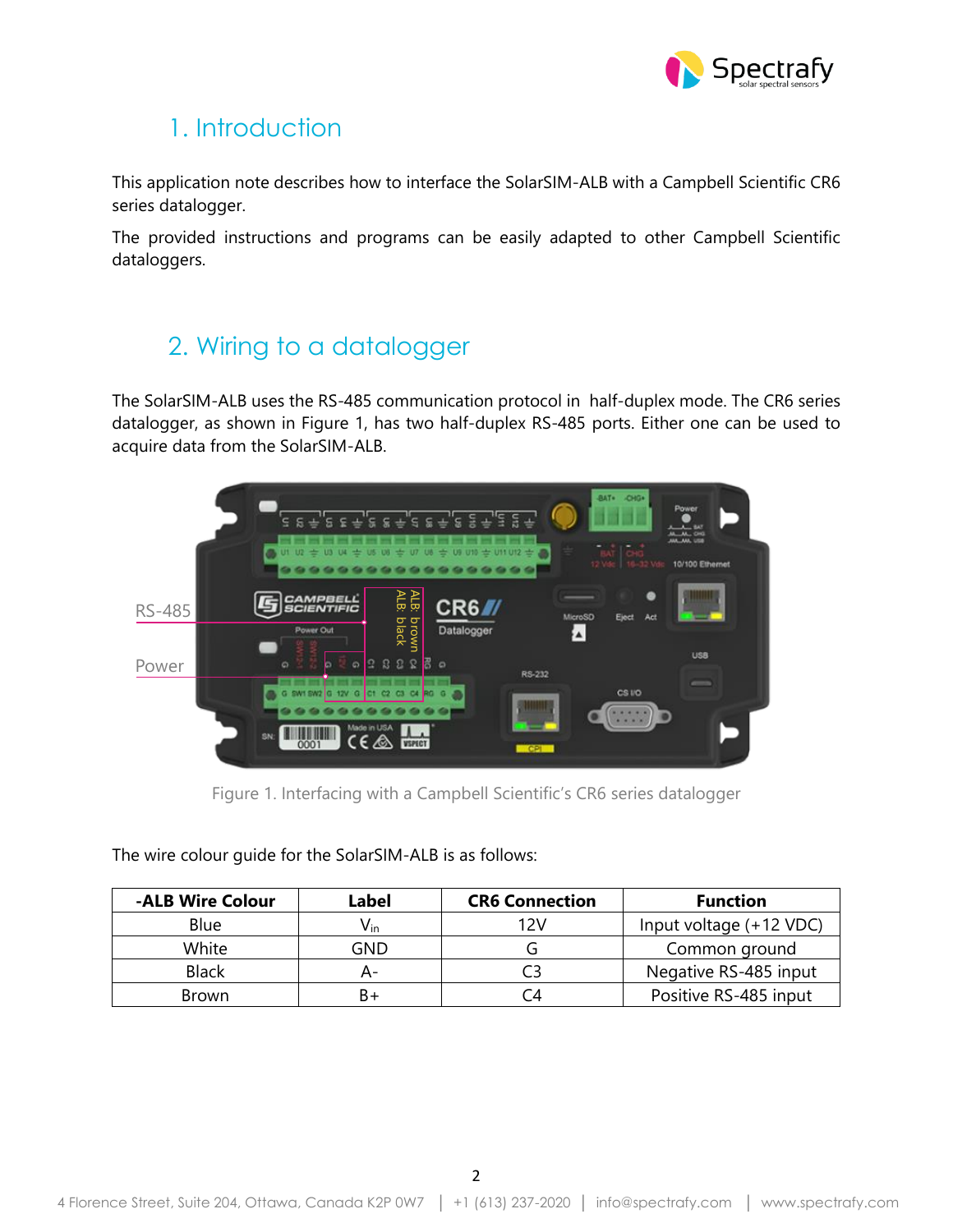

## 3. Datalogger communication

#### a. Serial port configuration

The serial port for the SolarSIM-ALB should be configured as follows:

| <b>Parameter</b> | <b>Value</b> |  |
|------------------|--------------|--|
| Baud rate        | 9600         |  |
| Parity           | None         |  |
| Data bits        |              |  |
| Stop bits        |              |  |

#### b. Serial command for the SolarSIM-ALB

Only one serial command is needed per each SolarSIM-G to acquire raw data:

#### N*xxxx*\_E

where *xxxx* is the serial number of either the up-facing or down-facing SolarSIM-G. Once the command is sent, the SolarSIM-G sends an ASCII string with the ambient temperature, pressure and relative humidity, the internal temperature and relative humidity, and nine channel voltages. The following ASCII string is a sample output:

N1010\_2500.000,1013.120,4750.000,2600.000,1050.000,2500.032,4999.999, 0000.001,1274.004,2746.321,3291.214, 3924.385,1900.500,0500.123/r/n

This string can be parsed as:

N"serial number"\_"(Tout + 50) x 75", "P<sub>out</sub> x 10", "H<sub>out</sub> x 100", "(T<sub>in</sub> + 50) × 75", "H<sub>in</sub> x 100", "V1", "V2" , "V3" , "V4" , "V5" , "V6" , "V7" , "V8" , "V9""end of line character"

where:

- $T_{\text{out}} =$  ambient temperature
- $P_{out}$  = ambient atmospheric pressure
- $H_{out}$  = ambient relative humidity
- $T_{in}$  = internal SolarSIM-G temperature
- $H_{in}$  = internal SolarSIM-G relative humidity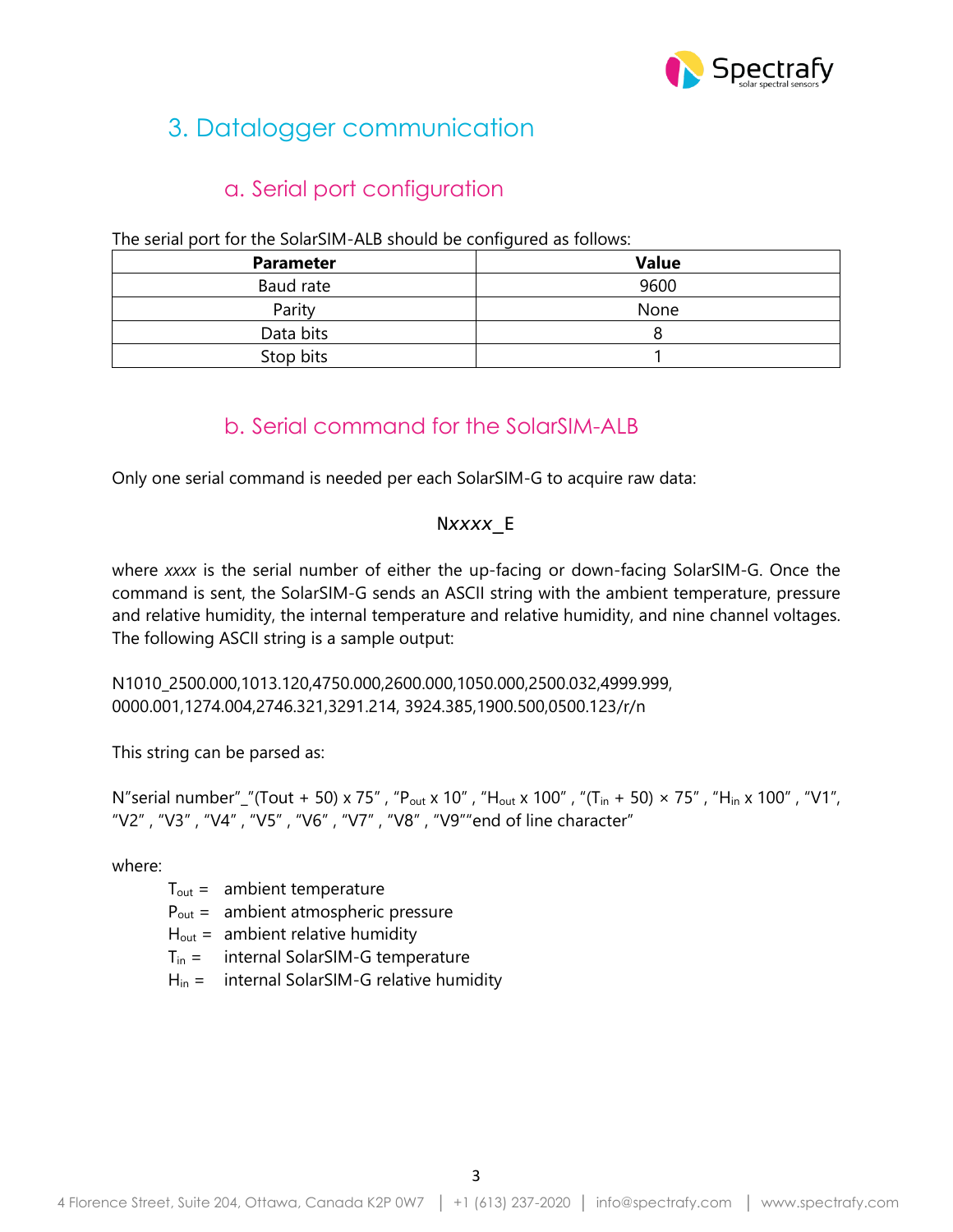

| <b>Parameter</b>     | <b>Symbol</b>               | <b>Value</b> | <b>Units</b> |
|----------------------|-----------------------------|--------------|--------------|
| Ambient temperature  | $\mathsf{T}_{\mathsf{out}}$ | $-16.67$     | $\infty$     |
| Ambient pressure     | $P_{\text{out}}$            | 101.312      | kPa          |
| Ambient humidity     | $H_{\text{out}}$            | 47.50        | %            |
| Internal temperature | $\mathsf{T}_{\mathsf{in}}$  | $-15.33$     | ີ            |
| Internal humidity    | $H_{\text{in}}$             | 10.50        | %            |
| Voltage channel 1    | $V_1$                       | 2500.032     | mV           |
| Voltage channel 2    | V <sub>2</sub>              | 4999.999     | mV           |
| Voltage channel 3    | $V_3$                       | 0.001        | mV           |
| Voltage channel 4    | $\mathsf{V}_4$              | 1274.004     | mV           |
| Voltage channel 5    | V <sub>5</sub>              | 2746.321     | mV           |
| Voltage channel 6    | $\mathsf{V}_6$              | 3291.214     | mV           |
| Voltage channel 7    | V <sub>7</sub>              | 3924.385     | mV           |
| Voltage channel 8    | $V_8$                       | 1900.500     | mV           |
| Voltage channel 9    | V9                          | 500.123      | mV           |

The aforementioned example string is parsed in the table below:

Note, the described data acquisition must be performed for both - the up-facing and downfacing SolarSIM-Gs.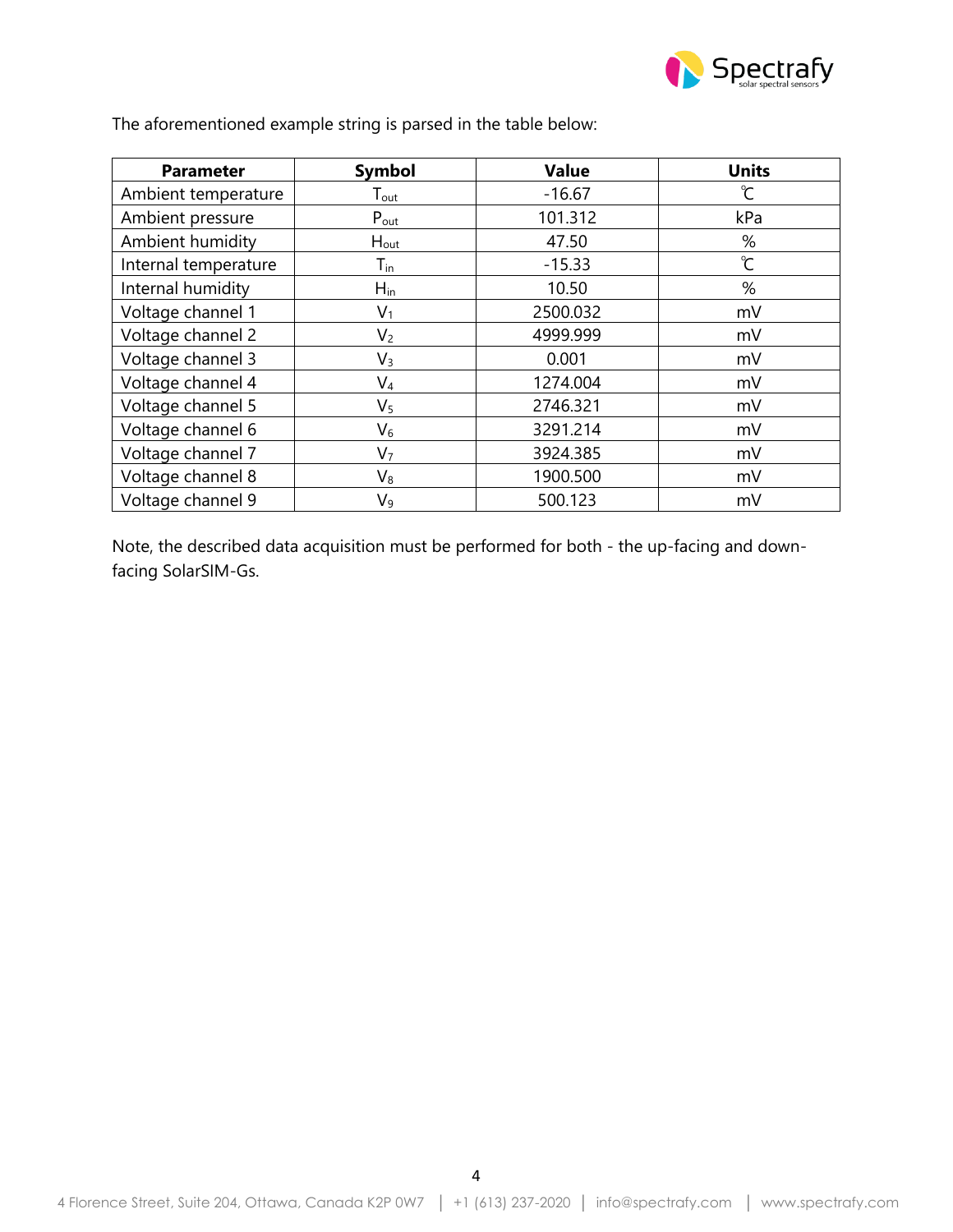

#### 4. CRBasic Code

'Description: Acquires raw data from the SolarSIM-ALB 'Datalogger: CR6 from Campbell Scientific 'Author: Spectrafy Inc. 'Version: 1.0 'Defines user constants Const Timezone = -5 'hrs  $Const$  DAORate  $= 60$  's Const SamplingRate = 5 's (min. 2 s) 'Defines program constants Const TerminationCharacter = CHR(10) Const SerialCommand\_G1 = "N1071\_E" 'Serial command for the downwelling SolarSIM-G Const SerialCommand\_G2 = "N1072\_E" 'Serial command for the upwelling SolarSIM-G' 'Declares public variables Public SerialData\_G1 As String \*256 Public SerialData\_G2 As String \*256 Public SerialData As String \*256 Public OutputData\_ALB(28) 'Declares data table column names for the SolarSIM-G1 Alias OutputData  $ALB(1) = AmbientTemperatureG1$  'C Alias OutputData\_ALB(2) = AmbientPressure\_G1 'kPa Alias OutputData\_ALB(3) = AmbientHumidity\_G1 '% Alias OutputData\_ALB(4) = InternalTemperature\_G1 'C Alias OutputData\_ALB(5) = InternalHumidity\_G1 '% Alias OutputData\_ALB(6) = ChannelVoltage1\_G1 'mV Alias OutputData\_ALB(7) = ChannelVoltage2\_G1 'mV Alias OutputData\_ALB(8) = ChannelVoltage3\_G1 'mV Alias OutputData\_ALB(9) = ChannelVoltage4\_G1 'mV Alias OutputData\_ALB(10) = ChannelVoltage5\_G1 'mV Alias OutputData ALB(11) = ChannelVoltage6\_G1 
l'mV Alias OutputData ALB(12) = ChannelVoltage7 G1 'mV Alias OutputData ALB(13) = ChannelVoltage8 G1 "mV Alias OutputData ALB(14) = ChannelVoltage9 G1 "mV 'Declares data table column names for the SolarSIM-G2 Alias OutputData\_ALB(15) = AmbientTemperature\_G2 'C Alias OutputData\_ALB(16) = AmbientPressure\_G2 'kPa Alias OutputData\_ALB(17) = AmbientHumidity G2 Alias OutputData\_ALB(18) = InternalTemperature\_G2 'C Alias OutputData ALB(19) = InternalHumidity G2  $\%$ Alias OutputData\_ALB(20) = ChannelVoltage1\_G2 'mV Alias OutputData\_ALB(21) = ChannelVoltage2\_G2 'mV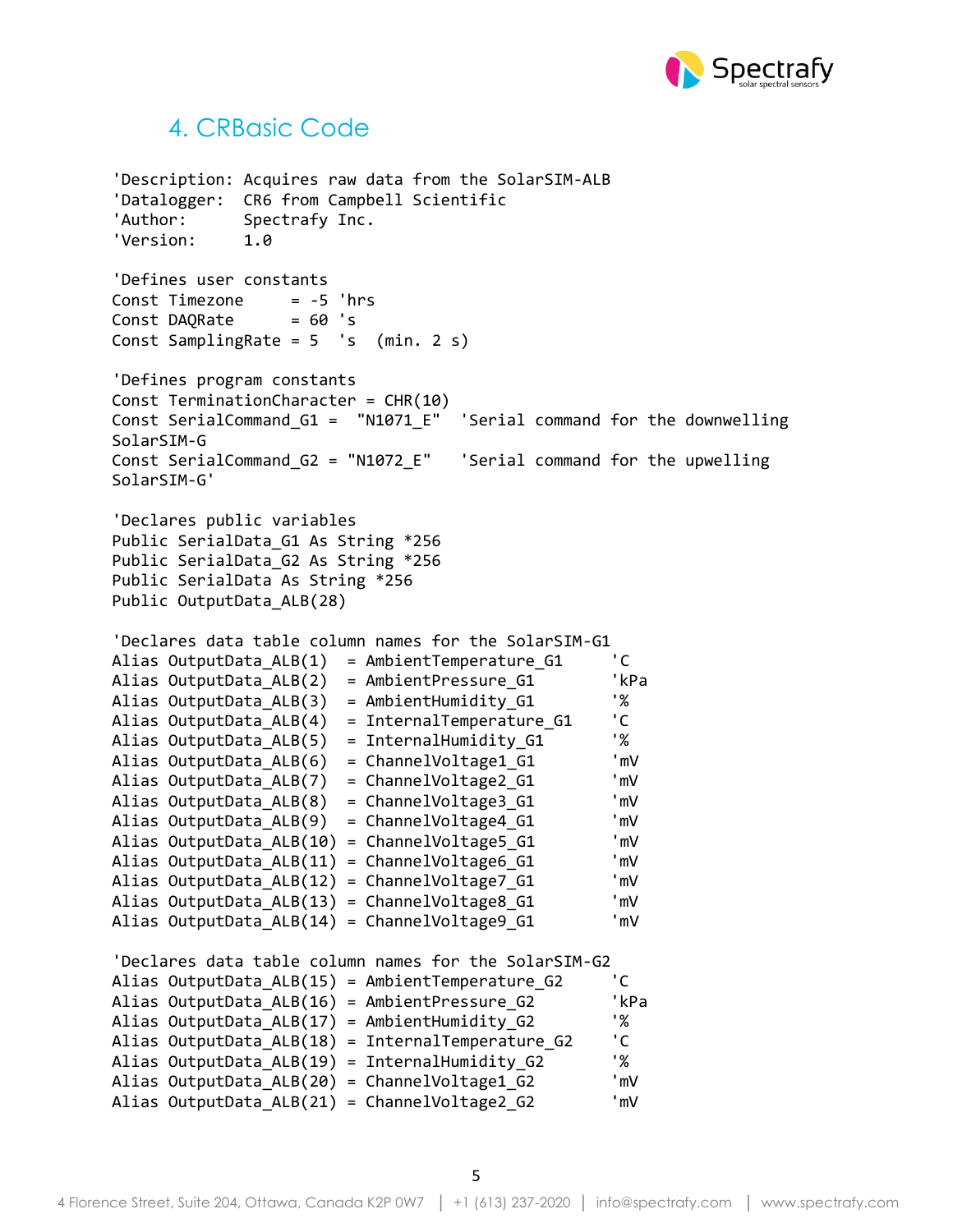

```
Alias OutputData ALB(22) = ChannelVoltage3 G2 'mV
Alias OutputData_ALB(23) = ChannelVoltage4_G2 'mV
Alias OutputData_ALB(24) = ChannelVoltage5_G2 'mV
Alias OutputData_ALB(25) = ChannelVoltage6_G2 'mV
Alias OutputData_ALB(26) = ChannelVoltage7_G2 'mV
Alias OutputData_ALB(27) = ChannelVoltage8_G2 'mV
Alias OutputData_ALB(28) = ChannelVoltage9_G2 'mV
'Defines data table for SolarSIM-G
DataTable (Spectrafy ALB,1,-1) 'Autoallocates table size
 DataInterval (0,DAQRate,Sec,10) 'Sets the DAQ rate
 Sample (1, Timezone, FP2) 'Stores timezone
  FieldNames("Timezone") 'Names "Timezone" column
  Average (28,OutputData_ALB,IEEE4,0) 'Stores raw data
EndTable
'Executes main program
BeginProg
   'Initializes serial port for the SolarSIM-ALB
  SerialOpen (ComC3,9600,0,0,256,4) 'RS-485 communication on port "ComC3"
                                     'Black wire (A-) to C3 terminal (from 
both G1 and G2)
                                     'Brown wire (B+) to C4 terminal (from 
both G1 and G2)
                                    'Baud rate: 9600 bps
                                    'Buffer size: 256 bytes
                                    'Mode: 4 (half-duplex RS485)
'-----------------------------SolarSIM-G1---------------------------------
   'Sets a 5 s scan interval
 Scan (SamplingRate,Sec,0,0)
       'Transmits the broadcast command 
           SerialOut (ComC3, SerialCommand G1, "", 0, 0)
            'Receives serial data with a 1000 ms timeout 
           SerialIn (SerialData_G1,ComC3,100,TerminationCharacter,256)
       'Clears the serial buffer
            SerialFlush (ComC3) 
       'Removes the header from the serial data 
           SerialData G1 = Mid(SerialData G1,7,256)
```